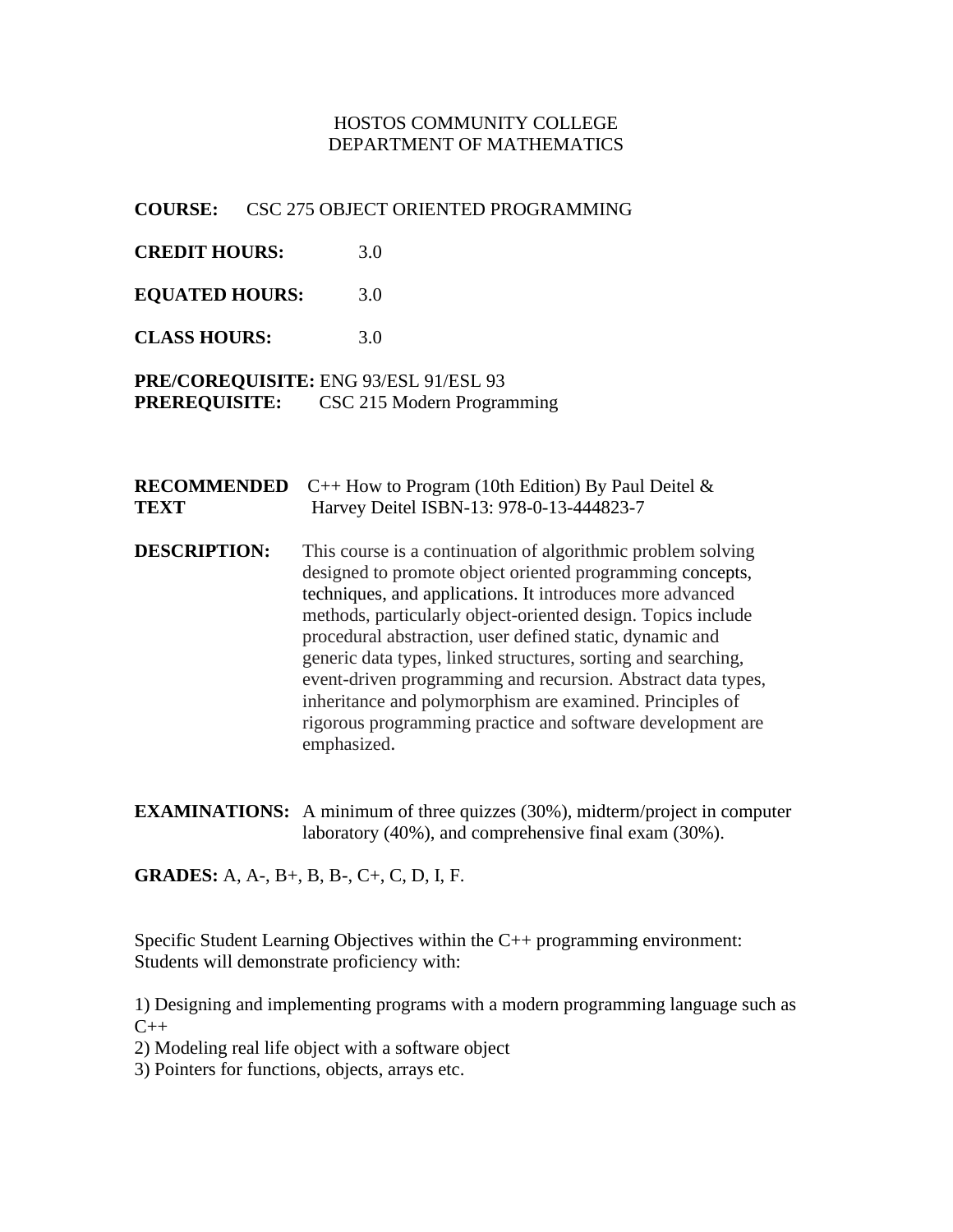3) Classes of objects, functions and functions as members of classes, demonstrating ability to employ hierarchies of functions and objects within classes.

4) Overload operators for binary and unary, operators as member or non-member functions and conversion between types of operators.

5) Programming with Public, protected and private inheritance and the polymorphism of class-objects and functions.

General Student Programming Objectives

- 1) Describe the process by which high level process is deconstructed into a sequence of atomic logical steps and then transformed in a manner compatible with the syntactic rules of a programming language into an executable and secure computer program. Think critically in linking theory, research and implementation.
- 2) Write assignments consisting of design, documented code, and description of testing \ methodology, critical contemplation of the difficulties faced, possible improvement
- 3) Accomplish a specific purpose, ethnically and legally(e.g., demonstrate critical Interpretation of required reading; and/or primary data gathering by observation and experimentation; and/or finding and evaluating internet resources)
- 4) Specify simple abstract data types and design implementations.
- 5) Understand the concept of data abstraction and information hiding. Demonstrate the ability to use const qualifiers, friend functions and classes, static class members and composition where appropriate.
- 6) Recognise features of object-oriented design such as encapsulation, polymorphism, inheritance, and composition of systems based on object identity.
- 7) Name and apply some common object-oriented design patterns and give examples of their use

# **COURSE OUTLINE:**

Week 1) Review of writing codes in a modern programming language such as C++: Structures-logical operators, functions, arrays etc.

Week 2&3) Pointers Addresses and pointers. Pointer variable definitions and initialization, pointer operators, using pointers with constant qualifies and non-constant data, pointer expressions and pointer arithmetic, relationship between pointers and arrays, pointers to functions.

Week 4) Functions and an Introduction to Recursion (Ch. 5)(5.1-5.22) Returning values from functions. Reference arguments overloaded functions. Inline function. Default arguments. Returning by reference and recursive functions.